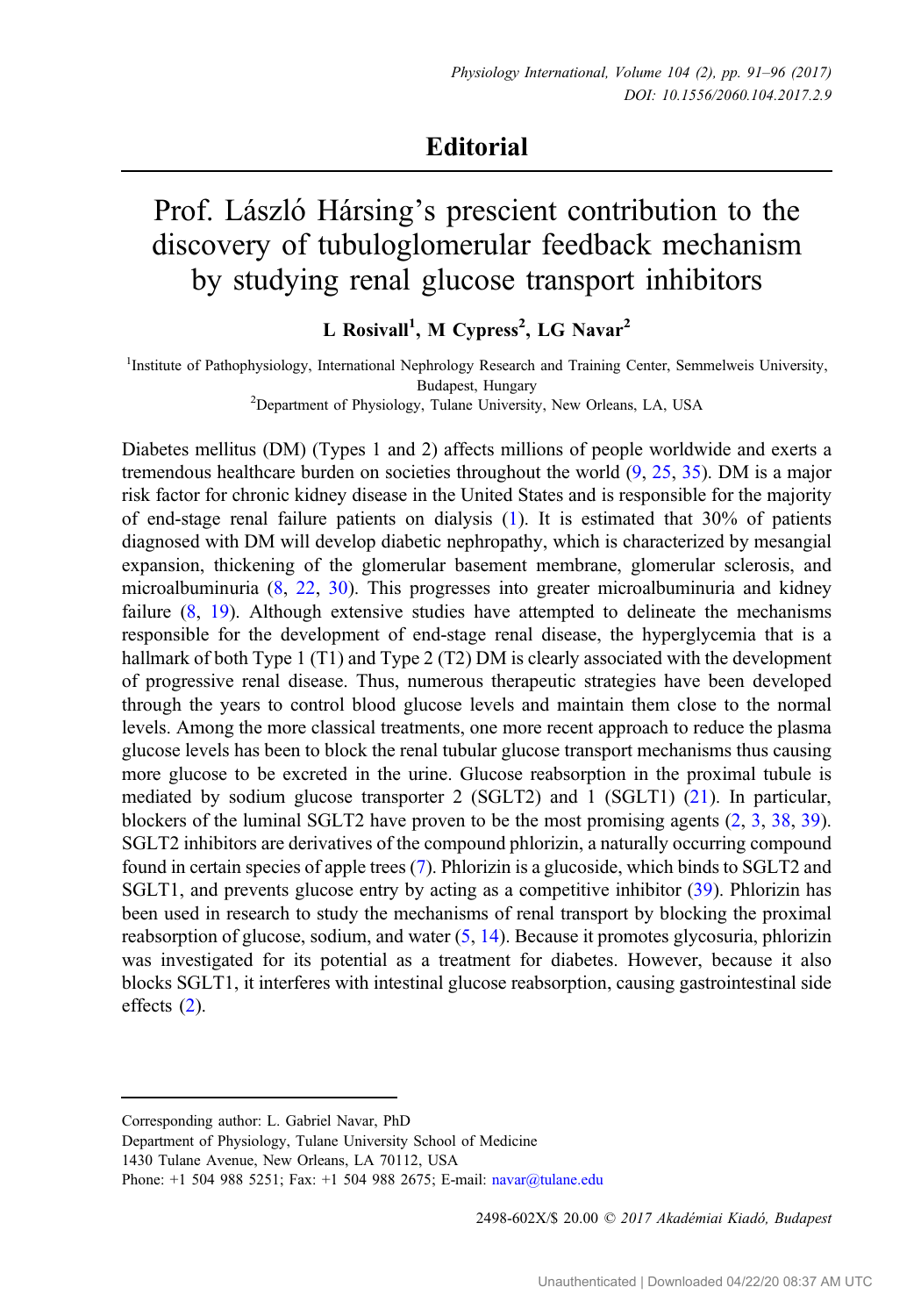The major drawback to phlorizin as a therapeutic agent stems from the fact that its binding affinity for SGLT2 is only approximately sixfold higher than that for SGLT1, meaning, it has relatively low selectivity for SGLT2 ([39](#page-5-0)). Accordingly, synthetic derivatives of phlorizin were developed to increase the selectivity for SGLT2. Modern SGLT2 inhibitors have a 300- to 1,200-fold higher selectivity for SGLT2 compared with SGLT1 [\(18](#page-5-0), [38](#page-5-0)). This reduces the side effects associated with phlorizin, making the drugs more valuable as therapeutic agents. Thus, the development of SGLT2 inhibitors has led to marked improvement in regulation of plasma glucose levels, as well as body weight and blood pressure, especially in T2DM [\(4](#page-4-0), [20,](#page-5-0) [37](#page-5-0)). Moreover, SGLT2 inhibition ameliorates glomerular hyperfiltration in DM [\(3](#page-4-0), [36](#page-5-0)).

In view of these recent developments and utilization of the SGLT2 inhibitors for the treatment of DM, it is appropriate to recognize the prescient contributions to our understanding of the actions of glucose transport inhibitors on kidney function by Professor László Hársing, a giant in the world of Hungarian renal physiology. Sixty years ago in 1957, Hársing published a paper on "Effect of Phlorizin and of Mercurial Diuretics on Renal Hemodynamics" in the journal of Acta Physiologica Academiae Scientiarum Hungaricae ([14\)](#page-4-0). In that study, he used phlorizin to inhibit glucose reabsorption in the proximal tubule and thus cause an overload of volume and solute delivery to the macula densa plaque located at the end of the ascending loop of Henle. This increased solute load to the macula densa causing reductions in renal plasma flow and glomerular filtration rate (GFR). Hársing explained the results by invoking the ability of the macula densa to sense an increase in the filling pressure or solute load and, in turn, send impulses from the macula densa to the afferent arterioles thus regulating renal blood flow (RBF) and GRF through a "tubuloglomerular equilibrium." While such a feedback mechanism from the macula densa to the glomerular vasculature had been postulated on the basis of morphological observations ([6\)](#page-4-0), this study provided the first functional data to support the existence of such a feedback mechanism. In addition to the study using phlorizin, Hársing simultaneously published two additional papers using other approaches to evaluate the properties of tubuloglomerular equilibrium ([13,](#page-4-0) [15](#page-5-0)). Accordingly in 2017, we are commemorating his prescient studies from 1957, 60 years since the publication of his papers (13–[15\)](#page-4-0).

Dr. László Hársing, a gold-graduate doctor and doctor of medicine, started his career as a university lecturer at the Institute of Physiology of the University of Medicine in Budapest, and progressed over 16 years to become Professor and Director of the Pathophysiology Institute until his retirement. During his retirement, he continued working as a Scientific Advisor for the Oral Biology Department until April 8, 1995, when he passed away at the age of 75.

In 1944, Hársing earned a doctor of medicine degree from the Medical School of Péter Pázmány Catholic University in Budapest, a preeminent medical school in Central Europe, currently known as Semmelweis University. He began his professional activities and research work under professors István Rusznyák, Pál Gömöri, and Péter Bálint of the Department of Internal Medicine, and studied the pathomechanism of tubular azotemia. In 1950, he joined the Institute of Physiology, where his scientific work on the tubuloglomerular feedback mechanism, in which he first described the renal functional specificity of this basic feedback-regulating system, gained greater recognition both nationally and internationally. His observations came to the forefront of nephrology research only 10–15 years later and many publications have dealt with this very phenomenon ever since. Like so many other Hungarian scholars working at that time behind the "Iron Curtain" of Central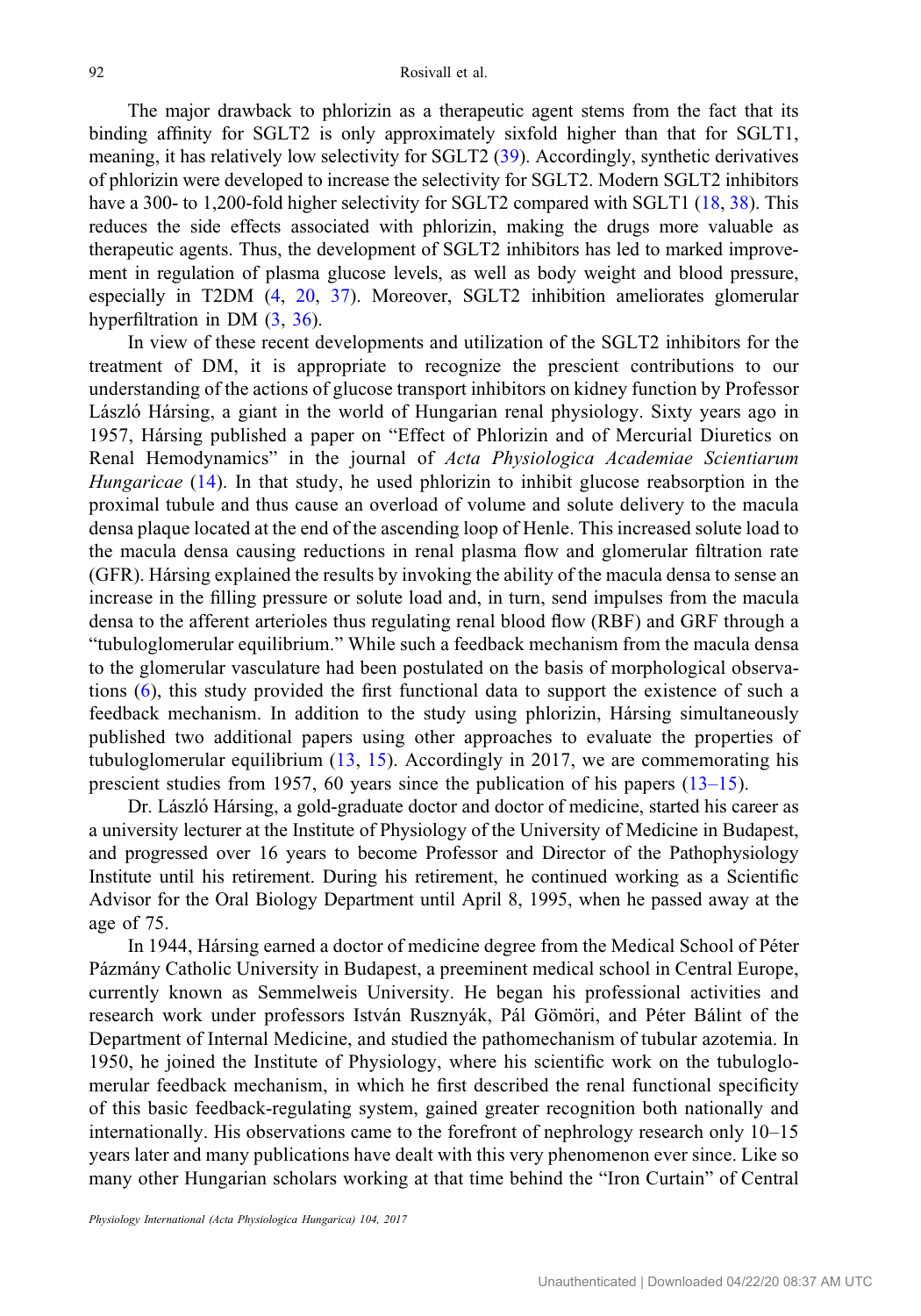and Eastern Europe, Hársing was not assisted by good luck regarding his discoveries. His publications in the early 1950s featured in the International English-language ACTA Conference provided only relatively low-key publicity and were left without appropriate recognition from abroad.

It was a belated satisfaction that in the 70s, many comprehensive summaries of this topic in publications and in congressional state-of-the-art lectures brought this story back to light and correctly recognized the pioneering work of Hársing and thus contributed greatly to his reputation acquired in the field of nephrology. In 1957 using animal studies, Hársing demonstrated that Goormaghtigh's ([6](#page-4-0)) assumption was right in that the juxtaglomerular apparatus is involved in the regulation of GFR. In his studies, Hársing examined the effects of diuretics and hypertonic solutions on dogs, which increased urine flow, distal tubular fluid osmotic load, and solute concentration that led to the resulting changes in renal plasma flow and GFR  $(13-15)$  $(13-15)$ . He dubbed the phenomenon "tubuloglomerular equilibrium," which is known today as the "tubuloglomerular feedback mechanism" a modified term suggested by Thurau  $(33, 34)$  $(33, 34)$  $(33, 34)$ .

According to his observations, when the macula densa senses an increased osmotic/ sodium load or pressure in the tubular fluid passing in front of it, the sensory organ will start a complicated feedback process, which causes the afferent arterioles to contract, thus increasing the vascular resistance and reducing the renal plasma flow and GFR, leading to a restoration of the distal tubular osmotic/sodium concentration or pressure. Specifically, he postulated that:

"It is possible that in osmotic diuresis associated with an increase in filling of the distal tubule impulses coming from the macula densa play a role in the regulation of RBF and GFR." ([14\)](#page-4-0)

In essence, the system is a classic negative feedback controller [\(24](#page-5-0)). This study gained greater recognition when the Tubuloglomerular Feedback Mechanism Symposium in Washington, DC was introduced by recognizing Hársing's seminal discoveries. Historically, it is of interest that a breakthrough came when about 30 years later Rosivall László sent a copy of Hársing's article to about 50 laboratories in the world dealing with this very topic. The following year, Navar opened the Tubuloglomerular Feedback Mechanism Symposium in Washington as follows: "As Hársing et al., 1957, experimentally proved for the first time the existence of tubuloglomerular feedback mechanism in Budapest..."

In subsequent years, Hársing studied the functional and morphological organization and the regulation of renal microcirculation with emphasis on methodological approaches and the autoregulation of both the cortex and medulla ([17,](#page-5-0) [26,](#page-5-0) [28](#page-5-0), [29,](#page-5-0) [31](#page-5-0), [32](#page-5-0)). He developed a new method for measuring the distribution of blood flow in the kidney, which led to a number of fundamental observations made regarding the renal medullary circulation and the ability to concentrate urine [\(10](#page-4-0), [16](#page-5-0), [27](#page-5-0)).

In 1955, Professor Hársing defended his PhD thesis. In 1969, he earned the degree of DSc from the Hungarian Academy of Sciences, the highest academic recognition in the Hungarian system and was appointed professor at the Institute of Physiology. Between 1974 and 1990, he was director of the Institute of Pathophysiology. In his new position, he formed the Kidney and Circulatory Research Group with his closest colleagues and students, following in his footsteps until this day by continuing the research projects initiated by him. After 1978, his interest turned toward the exploration of the mechanisms of

Physiology International (Acta Physiologica Hungarica) 104, 2017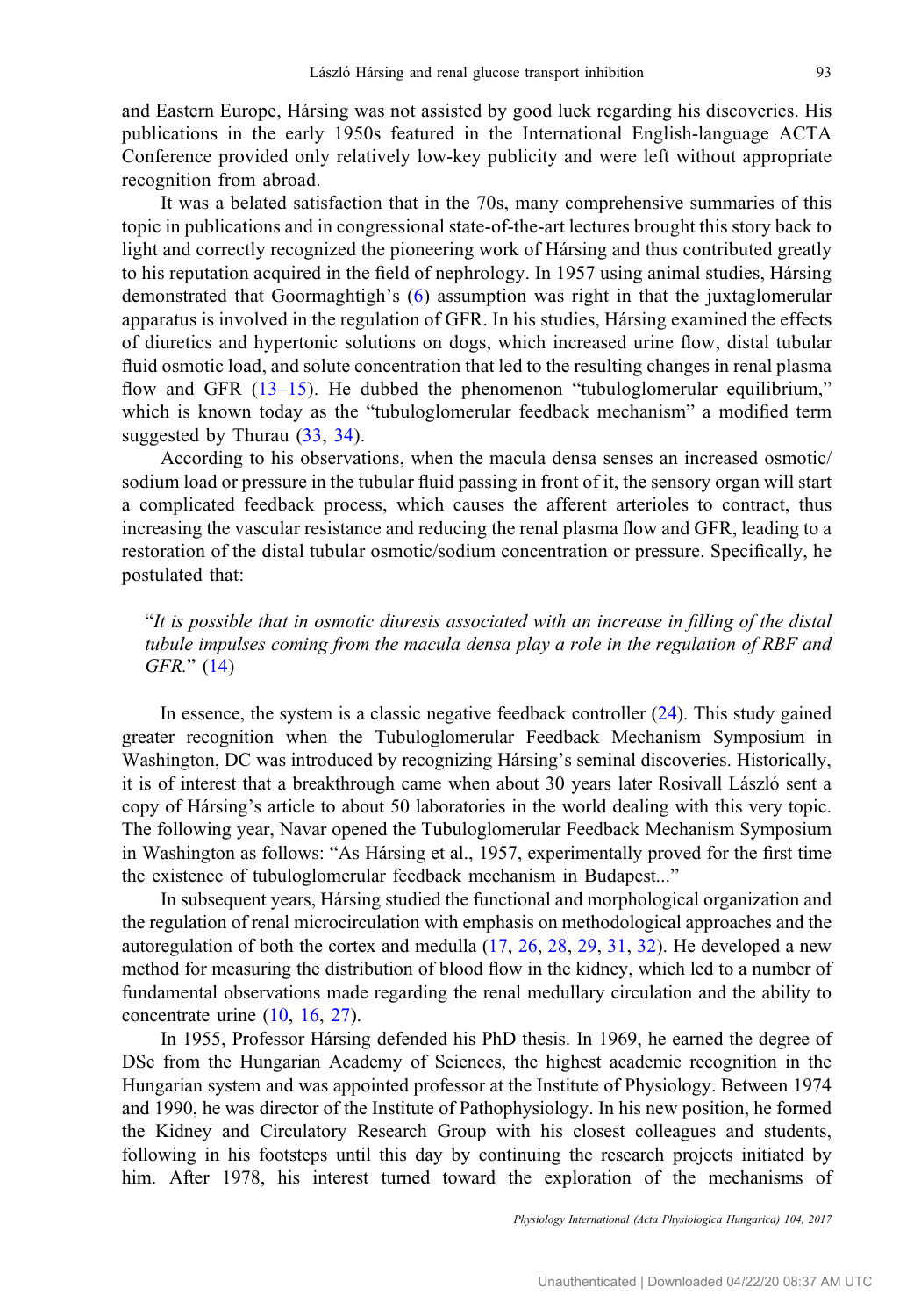<span id="page-3-0"></span>compensatory renal hypertrophy. He continued his scientific activities even in his retirement serving in the Department of Oral Biology as a scientific consultant.

Throughout his career, Hársing published about 150 scientific papers, two thirds of which were in English. In the last three decades of his life, he visited all major European and overseas nephrology centers on demand and participated regularly in international physiology, pathophysiology, and nephrology world congresses as an invited speaker, president, and symposium organizer.

Professor Hársing dedicated himself to teaching at his university for 50 years and he played a crucial and leading role in the development of modernized curriculums in physiology and pathophysiology. He authored and edited seven undergraduate textbooks. Generations of medical doctors and pharmacists have been studying from both his physiological and pathophysiological textbooks along with a number of notes and textbook chapters that he wrote. Hungarian medical students were introduced to the concept of tubuloglomerular feedback decades ahead of their peers around the world. His logically structured and exquisitely delivered lectures live vividly in the memory of his students and disciples. Each and every sentence of his lectures, carefully worded and well placed, is rhetorically exemplary. His elaborate choice of words came as an especially gracious gift of destiny, which he elevated to new heights in his constant search and never ending respect for quality.

Professor Hársing was a member of several national and international scientific societies; he played a leading role in the International Union of Physiological Sciences (IUPS). He was also a founding member of the International Society for Pathophysiology, a member of the Hungarian National Committee of the IUPS and of the International Council of Scientific Unions (ICSU). As president of the Hungarian Society of Laboratory Medicine and board member of the Hungarian Society of Nephrology, he invested heavily in developing these disciplines. However, his service, worthy of an entire lifetime, associates him primarily with the Hungarian Physiological Society of which he became a member in 1948 and Secretary General between 1966 and 1982, then president from 1982 to 1990. During this period, Hungarian physiological scientists of that era visited physiological world



Fig. 1. Prof. Dr. Hársing László with colleagues, faculty, and students during the 1980s. He is in the middle of the first row, on his left side Prof. Dr. Szollár Lajos, and on his right side Prof. Dr. Rosivall László (Picture from 80s)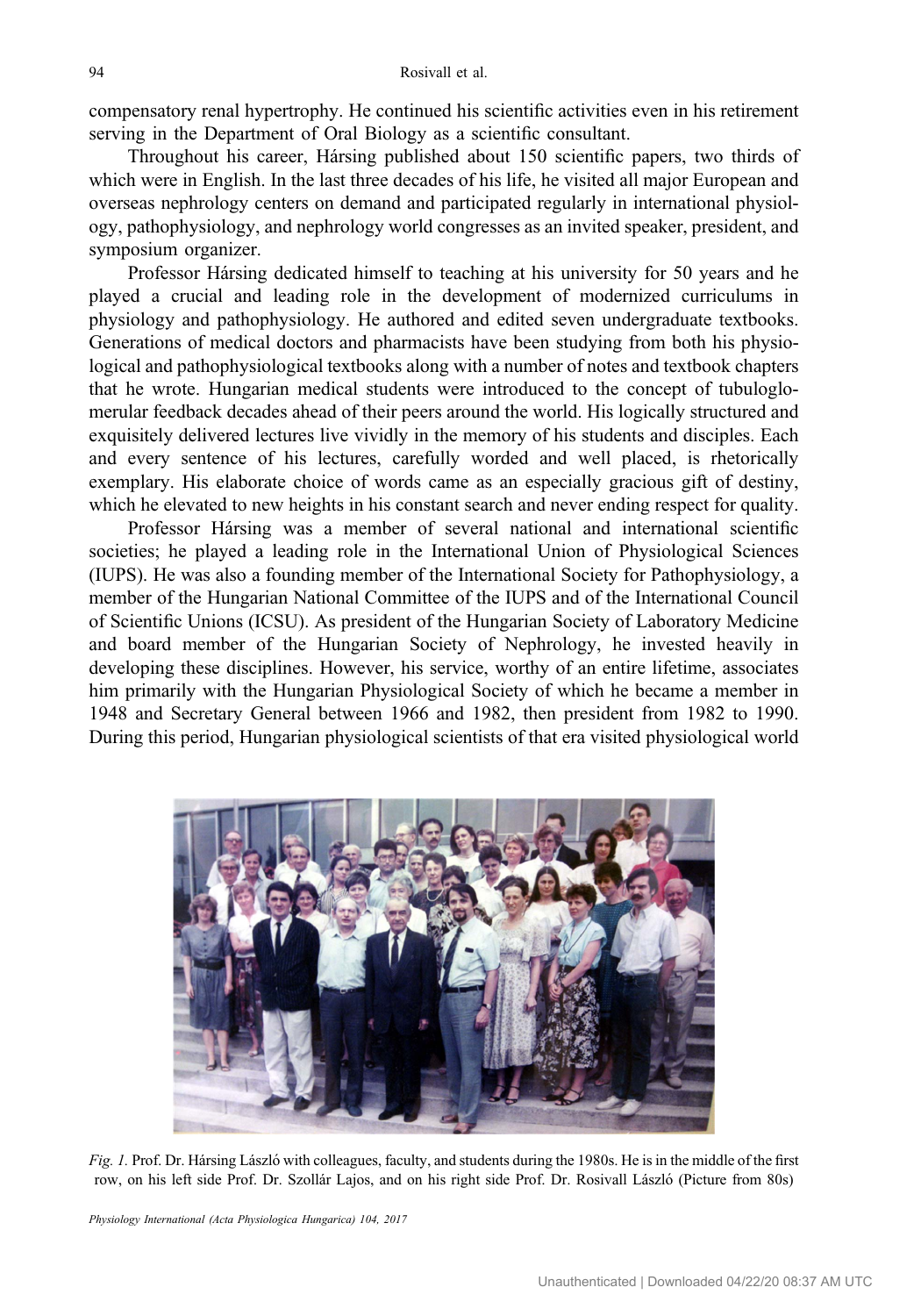<span id="page-4-0"></span>congresses in unprecedented high numbers thanks to his great efforts. Professor Hársing also contributed to the World Federation of Physiological Society, which finally responded to an invitation by the Hungarian Physiological Society dating back to the 1930s (subscribed by Verzár, Beznák, Mansfeld, Szentgyörgyi, and others) by organizing the XXVIII Physiological World Congress in 1980 that had over 6,000 foreign participants in Budapest and was overseen and co-organized by Hársing. This Congress became a great international success, and opened a vast series of major international events that has since become the norm, thus increasing not only the popularity of the subject discipline itself but also giving a boost to Hungary's international reputation in the biomedical sciences. At that meeting, several lectures and symposia were focused on the role of the macula densa in the regulation of renal hemodynamics (11, 12, [23,](#page-5-0) [33\)](#page-5-0).

In honoring Professor Hársing, we honor a great and outstanding representative of the famous and well-established Hungarian nephrology elite. He gained profound international recognition for organizing scientific studies and meetings. His contributions as lecturer and educator to generations of medical doctors laid down the foundations of higher medical education in theoretical subjects. He spent his entire life in the service of his beloved university and was immensely respected by his family, colleagues, students, and friends as well as by his national and international scientific colleagues. Figure [1](#page-3-0) shows him with his colleagues and students.

## REFERENCES

- 1. US Renal Data System 2016 Annual Data Report: epidemiology of kidney disease in the United States. Am. J. Kidney Dis. 69, A4 (2017)
- 2. Abdul-Ghani MA, Norton L, DeFronzo RA: Efficacy and safety of SGLT2 inhibitors in the treatment of type 2 diabetes mellitus. Curr. Diab. Rep. 12, 230–238 (2012)
- 3. Cherney DZ, Perkins BA, Soleymanlou N, Maione M, Lai V, Lee A, Fagan NM, Woerle HJ, Johansen OE, Broedl UC, von Eynatten M: Renal hemodynamic effect of sodium-glucose cotransporter 2 inhibition in patients with type 1 diabetes mellitus. Circulation 129, 587–597 (2014)
- 4. DeFronzo RA, Norton L, Abdul-Ghani M: Renal, metabolic and cardiovascular considerations of SGLT2 inhibition. Nat. Rev. Nephrol. 13, 11–26 (2017)
- 5. Goldring W, Welsh C: The effects on renal activity of the oral administration of phlorizin in man. J. Clin. Invest. 13, 749–752 (1934)
- 6. Goormaghtigh N: L'appareil neuromyo-arteriel juxtaglomerulaire du rein; ses reactions en pathologie et ses rapports avec le tube urinifere [The neuro-myo-arterial juxtaglomerular apparatus of the kidney; its responses in pathology and its relations with the uriniferous tubule]. C. R. Soc. Biol. 124, 293–296 (1937)
- 7. Gosch C, Halbwirth H, Stich K: Phloridzin: biosynthesis, distribution and physiological relevance in plants. Phytochemistry 71, 838–843 (2010)
- 8. Gross JL, de Azevedo MJ, Silveiro SP, Canani LH, Caramori ML, Zelmanovitz T: Diabetic nephropathy: diagnosis, prevention, and treatment. Diabetes Care 28, 164–176 (2005)
- 9. Guariguata L, Whiting DR, Hambleton I, Beagley J, Linnenkamp U, Shaw JE: Global estimates of diabetes prevalence for 2013 and projections for 2035. Diabetes Res. Clin. Pract. 103, 137–149 (2014)
- 10. Hansell P: Evaluation of methods for estimating renal medullary blood flow. Renal Physiol. Biochem. 15, 217–230 (1992)
- 11. Harsing L (1981): Concluding remarks on renal blood flow. In: Advances in Physiological Sciences (Kidney and Body Fluids, Vol. 11), ed Takacs L, Pergamon Press, Inc., New York, pp. 255–257
- 12. Harsing L (1981): Introduction to renal blood flow. In: Advances in Physiological Sciences (Kidney and Body Fluids, Vol. 11), ed Takacs L, Pergamon Press, Inc., New York, pp. 185–189
- 13. Harsing L, Biro J, Fonyo A, Daniel F: Effect of hypertonic solutions on renal blood flow and glomerular filtration rate. Acta Physiol. Acad. Sci. Hung. 12, 341–349 (1957)
- 14. Harsing L, Fonyodi S, Kabat M, Kover G: Effect of phlorizin and of mercurial diuretics on renal haemodynamics. Acta Physiol. Hung. 12, 363–371 (1957)

Physiology International (Acta Physiologica Hungarica) 104, 2017